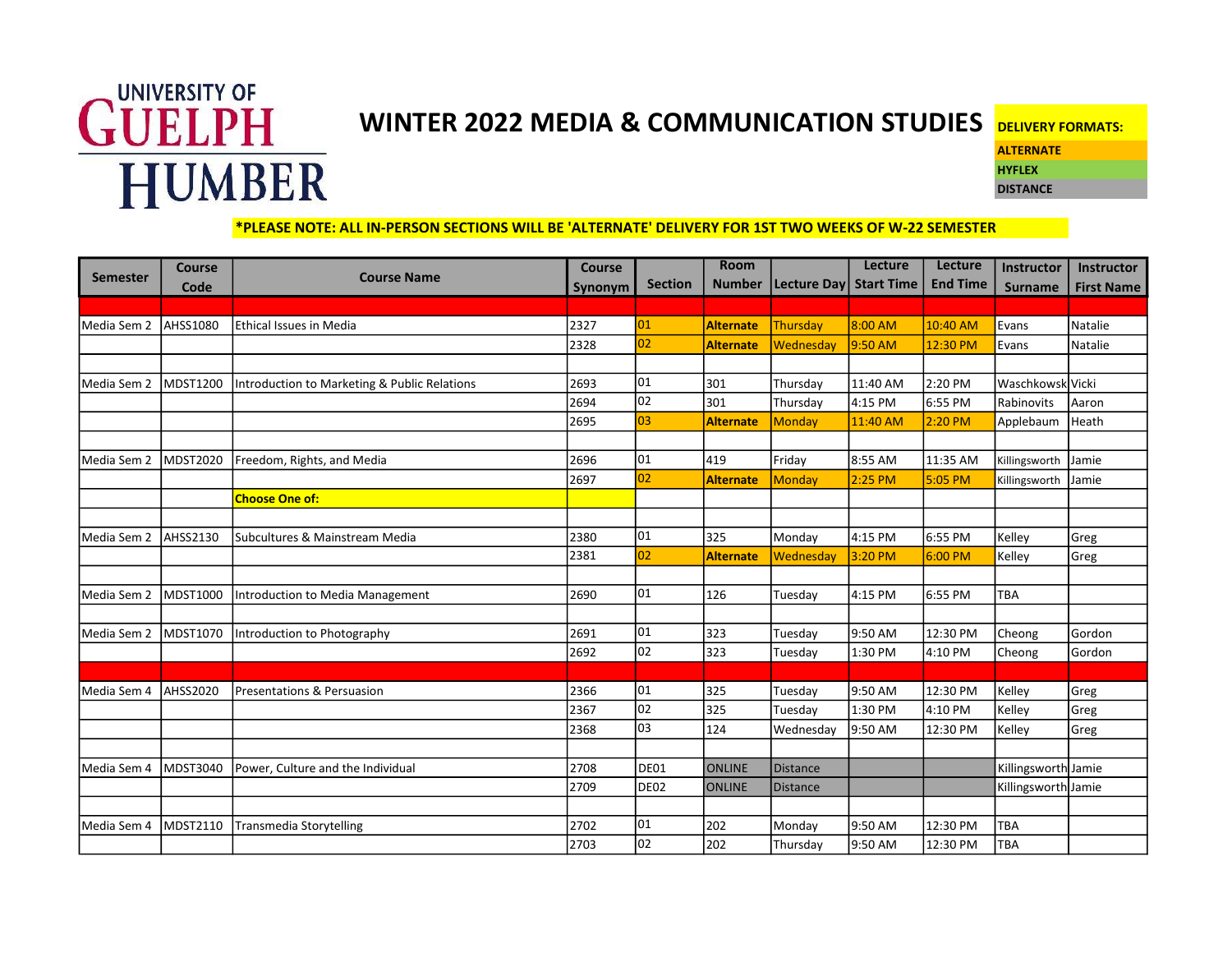|             |          |                                                                   | 2704 | lоз  | 424              | Thursday       | 1:30 PM  | 4:10 PM   | <b>TBA</b>       |             |
|-------------|----------|-------------------------------------------------------------------|------|------|------------------|----------------|----------|-----------|------------------|-------------|
|             |          |                                                                   |      |      |                  |                |          |           |                  |             |
|             |          | <b>Choose One of:</b>                                             |      |      |                  |                |          |           |                  |             |
|             |          |                                                                   |      |      |                  |                |          |           |                  |             |
| Media Sem 2 | AHSS2130 | Subcultures & Mainstream Media                                    | 2380 | 101  | 325              | Monday         | 4:15 PM  | 6:55 PM   | TBA              |             |
|             |          |                                                                   | 2381 | 02   | <b>Alternate</b> | Wednesday      | 3:20 PM  | 6:00 PM   | TBA              |             |
|             |          |                                                                   |      |      |                  |                |          |           |                  |             |
| Media Sem 4 | MDST2070 | Digital Graphic Design I                                          | 2700 | 0101 | 323              | Monday         | 12:35 PM | 1:25 PM   | Dimson           | Nicole      |
|             |          |                                                                   |      |      | 323              | Monday         | 1:30 PM  | 4:10 PM   |                  |             |
|             |          |                                                                   | 2701 | 0202 | 323              | Wednesday      | 1:30 PM  | 2:20 PM   | Dimson           | Nicole      |
|             |          |                                                                   |      |      | 323              | Wednesday      | 2:25 PM  | 5:05 PM   |                  |             |
|             |          |                                                                   | 2802 | 0303 | 312              | Monday         | 12:35 PM | 1:25 PM   | Lourenco         | Norm        |
|             |          |                                                                   |      |      | 312              | Monday         | 1:30 PM  | 4:10 PM   |                  |             |
|             |          |                                                                   |      |      |                  |                |          |           |                  |             |
|             |          | *ELECTIVE                                                         |      |      |                  |                |          |           |                  |             |
|             |          |                                                                   |      |      |                  |                |          |           |                  |             |
| Media Sem 6 | MDST3390 | <b>Public Practice</b>                                            |      |      |                  |                |          |           |                  |             |
|             |          | <b>PR</b>                                                         | 2723 | 01   | <b>Alternate</b> | Friday         | 9:50 AM  | 12:30 PM  | Applebaum        | Heath       |
|             |          | VC                                                                | 2724 | 02   | <b>Alternate</b> | <b>Tuesday</b> | 8:55 AM  | 11:35 AM  | TBA              |             |
|             |          | MMA-MB                                                            | 2725 | 03   | <b>Alternate</b> | Wednesday      | 5:10 PM  | 7:50 PM   | Farnell          | <b>Nick</b> |
|             |          | <b>MJ</b>                                                         | 2726 | 04   | <b>Alternate</b> | <b>Monday</b>  | 11:40 AM | 2:20 PM   | Rosella          | Louie       |
|             |          | <b>DMSM-DC</b>                                                    | 2727 | 05   | <b>Alternate</b> | Wednesday      | 4:15 PM  | $6:55$ PM | Gallagher        | Shannon     |
|             |          |                                                                   |      |      |                  |                |          |           |                  |             |
|             |          | <b>CHOSE ONE OF THE FOLLOWING ACCORDING TO YOUR</b>               |      |      |                  |                |          |           |                  |             |
|             |          |                                                                   |      |      |                  |                |          |           |                  |             |
| Media Sem 6 | MDST3430 | Client Relations (DMSM, PR, MMA, DC,)                             | 2729 | 101  | 419              | Thursday       | 8:55 AM  | 11:35 AM  | Waschkowsk Vicki |             |
|             |          |                                                                   | 2730 | 02   | 420              | Thursday       | 2:25 PM  | 5:05 PM   | Waschkowsk Vicki |             |
|             |          |                                                                   |      |      |                  |                |          |           |                  |             |
| Media Sem 6 | MDST3380 | Photojournalism (MJ, VC)                                          | 2722 | 01   | 323              | Thursday       | 2:25 PM  | 5:05 PM   | Capriotti        | Giovanni    |
|             |          |                                                                   |      |      |                  |                |          |           |                  |             |
| Media Sem 6 | MDST3190 | Advanced Research Methods for MCS (MJ, DMSM, VC, MMA, PR, DC, MB) | 2713 | 01   | <b>Alternate</b> | Monday         | 5:10 PM  | 7:50 PM   | TBA              |             |
|             |          |                                                                   |      |      |                  |                |          |           |                  |             |
| Media Sem 6 | MDST3360 | New Worlds: Exploring XR (MJ, VC, DMSM, DC)                       | 2719 | 0101 | 312/416          | Wednesday      | 5:10 PM  | 6:55 PM   | Tavares          | Marc        |
|             |          |                                                                   |      |      | 312/416          | Wednesday      | 7:00 PM  | 8:45 PM   |                  |             |
|             |          |                                                                   | 2720 | 0202 | 312/416          | Thursday       | 5:10 PM  | 6:55 PM   | Tavares          | Marc        |
|             |          |                                                                   |      |      | 312/416          | Thursday       | 7:00 PM  | 8:45 PM   |                  |             |
|             |          |                                                                   |      |      |                  |                |          |           |                  |             |
| Media Sem 6 | MDST3030 | Event Management (MMA, MB)                                        |      | 01   | <b>Alternate</b> | <b>Tuesday</b> | 5:10 PM  | 8:45 PM   | Silverstein      | Elliott     |
|             |          |                                                                   |      |      |                  |                |          |           |                  |             |
|             |          | <b>SPECIALIZATION COURSES BELOW:</b>                              |      |      |                  |                |          |           |                  |             |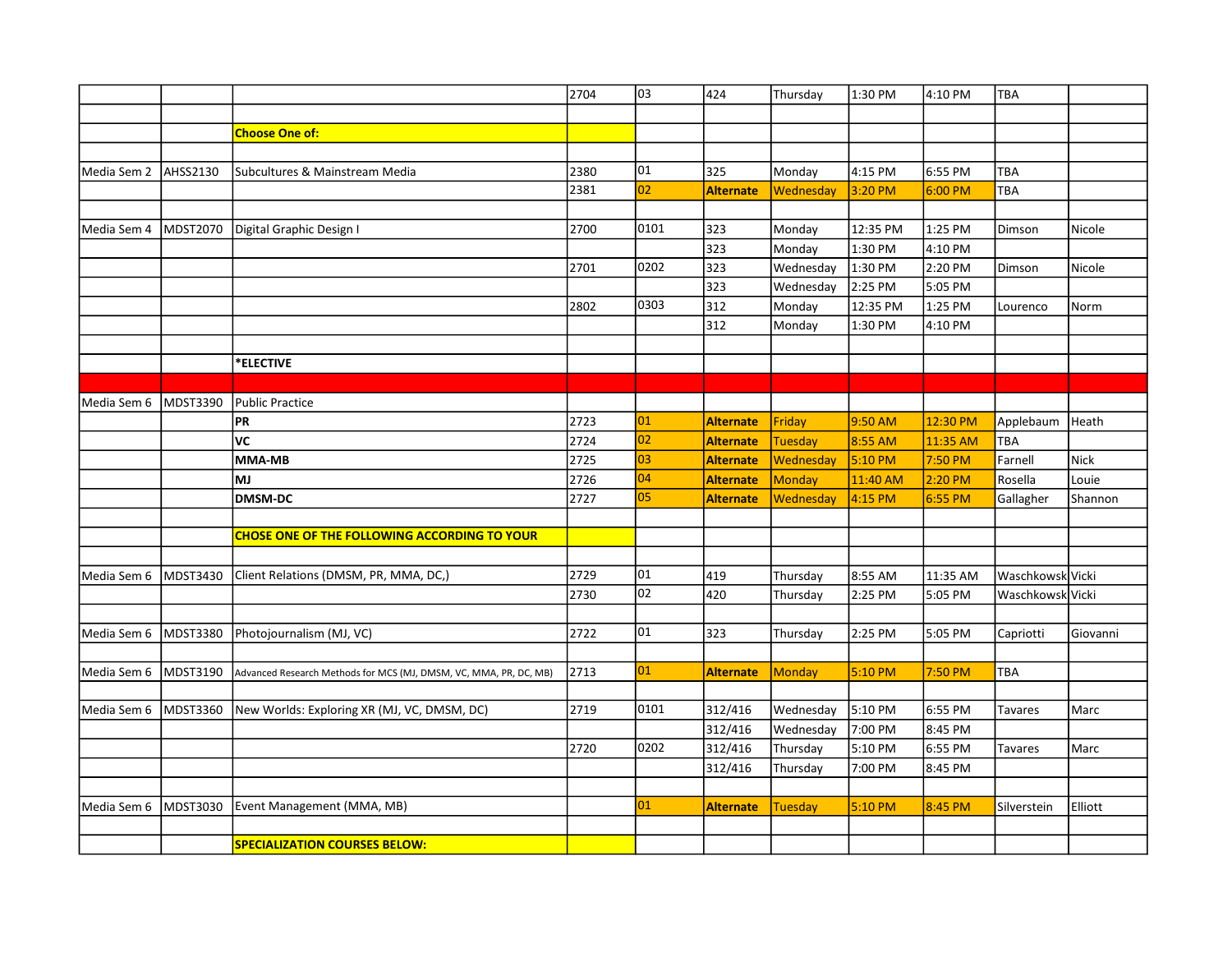| Media Sem 6 | MDST2050 | Specialized Reporting (MJ)                  | 2698 | $\overline{01}$ | 312              | Wednesday       | 11:40 AM | 1:25 PM  | Rinehart  | Dianne    |
|-------------|----------|---------------------------------------------|------|-----------------|------------------|-----------------|----------|----------|-----------|-----------|
|             |          |                                             |      |                 | 312              | Wednesday       | 1:30 PM  | 3:15 PM  |           |           |
|             |          |                                             |      |                 |                  |                 |          |          |           |           |
| Media Sem 6 | MDST3000 | Magazine Writing, Editing & Production (MJ) | 2705 | 0101            | <b>Alternate</b> | <b>Thursday</b> | 9:50 AM  | 11:35 AM | Noble     | Kimberley |
|             |          |                                             |      |                 | <b>Alternate</b> | Friday          | 9:50 AM  | 12:30 PM |           |           |
|             |          |                                             |      |                 |                  |                 |          |          |           |           |
| Media Sem 6 | MDST3020 | Video Journalism (MJ)                       | 2706 | 0101            | 311/312          | Tuesday         | 9:50 AM  | 12:30 PM | Northcott | John      |
|             |          |                                             |      |                 | 311/312          | Tuesday         | 12:35 PM | 2:20 PM  |           |           |
|             |          |                                             |      |                 |                  |                 |          |          |           |           |
| Media Sem 6 | MDST3110 | Location Photography (VC)                   | 2710 | 0101            | 424              | Monday          | 9:50 AM  | 11:35 AM | Arsie     | Laura     |
|             |          |                                             |      |                 | 416              | Monday          | 11:40 AM | 3:15 PM  |           |           |
|             |          |                                             | 2711 | 0202            | 202              | Wednesday       | 9:50 AM  | 11:35 AM | Momeni    | Mina      |
|             |          |                                             |      |                 | 416              | Wednesday       | 11:40 AM | 3:15 PM  |           |           |
|             |          |                                             |      |                 |                  |                 |          |          |           |           |
| Media Sem 6 | MDST3440 | Digital Graphic Design III (VC)             | 2793 | 0101            | 312              | Tuesday         | 2:25 PM  | 3:15 PM  | Kuo       | James     |
|             |          |                                             |      |                 | 312              | Tuesday         | 3:20 PM  | 6:00 PM  |           |           |
|             |          |                                             | 2731 | 0202            | 323              | Thursday        | 9:50 AM  | 10:40 AM | Kuo       | James     |
|             |          |                                             |      |                 | 323              | Thursday        | 10:45 AM | 1:25 PM  |           |           |
|             |          |                                             |      |                 |                  |                 |          |          |           |           |
| Media Sem 6 | MDST4170 | Videography II (VC, DC)                     | 2734 | 0101            | 426              | Thursday        | 9:50 AM  | 11:35 AM | Kestler   | Ernie     |
|             |          |                                             |      |                 | 311/312          | Thursday        | 11:40 AM | 2:20 PM  |           |           |
|             |          |                                             | 2735 | 0202            | 426              | Friday          | 9:50 AM  | 11:35 AM | Kestler   | Ernie     |
|             |          |                                             |      |                 | 311/312          | Friday          | 11:40 AM | 2:20 PM  |           |           |
|             |          |                                             | 2800 | 0303            | 426              | Monday          | 4:15 PM  | 6:00 PM  | Sooriya   | Ari       |
|             |          |                                             |      |                 | 311/312          | Monday          | 6:05 PM  | 8:45 PM  |           |           |
|             |          |                                             |      |                 |                  |                 |          |          |           |           |
| Media Sem 6 | MDST3030 | Event Management (PR)                       | 2707 | 01              | <b>Alternate</b> | <b>Tuesday</b>  | 5:10 PM  | 8:45 PM  | TBA       |           |
|             |          |                                             |      |                 |                  |                 |          |          |           |           |
| Media Sem 6 | MDST3240 | Crisis Communications & Reputation(PR)      | 2714 | 01              | 122              | Wednesday       | 8:55 AM  | 11:35 AM | Applebaum | Heath     |
|             |          |                                             |      |                 |                  |                 |          |          |           |           |
| Media Sem 6 | MDST3170 | Writing for PR II(PR)                       | 2712 | 01              | 420              | Wednesday       | 12:35 PM | 3:15 PM  | Applebaum | Heath     |
|             |          |                                             |      |                 |                  |                 |          |          |           |           |
| Media Sem 6 | MDST2060 | Marketing Communications(DC)                | 2699 | 01              | 303              | Wednesday       | 1:30 PM  | 4:10 PM  | Mitchell  | Leigh     |
|             |          |                                             |      |                 |                  |                 |          |          |           |           |
| Media Sem 6 | MDST3250 | Web Design II (DMSM, DC)                    | 2715 | 0101            | 301              | Tuesday         | 8:55 AM  | 10:40 AM | Kaur      | Kamaldeep |
|             |          |                                             |      |                 | 301              | Tuesday         | 10:45 AM | 12:30 PM |           |           |
|             |          |                                             | 2716 | 0202            | 301              | Wednesday       | 8:55 AM  | 10:40 AM | Kaur      | Kamaldeep |
|             |          |                                             |      |                 | 301              | Wednesday       | 10:45 AM | 12:30 PM |           |           |
|             |          |                                             |      |                 |                  |                 |          |          |           |           |